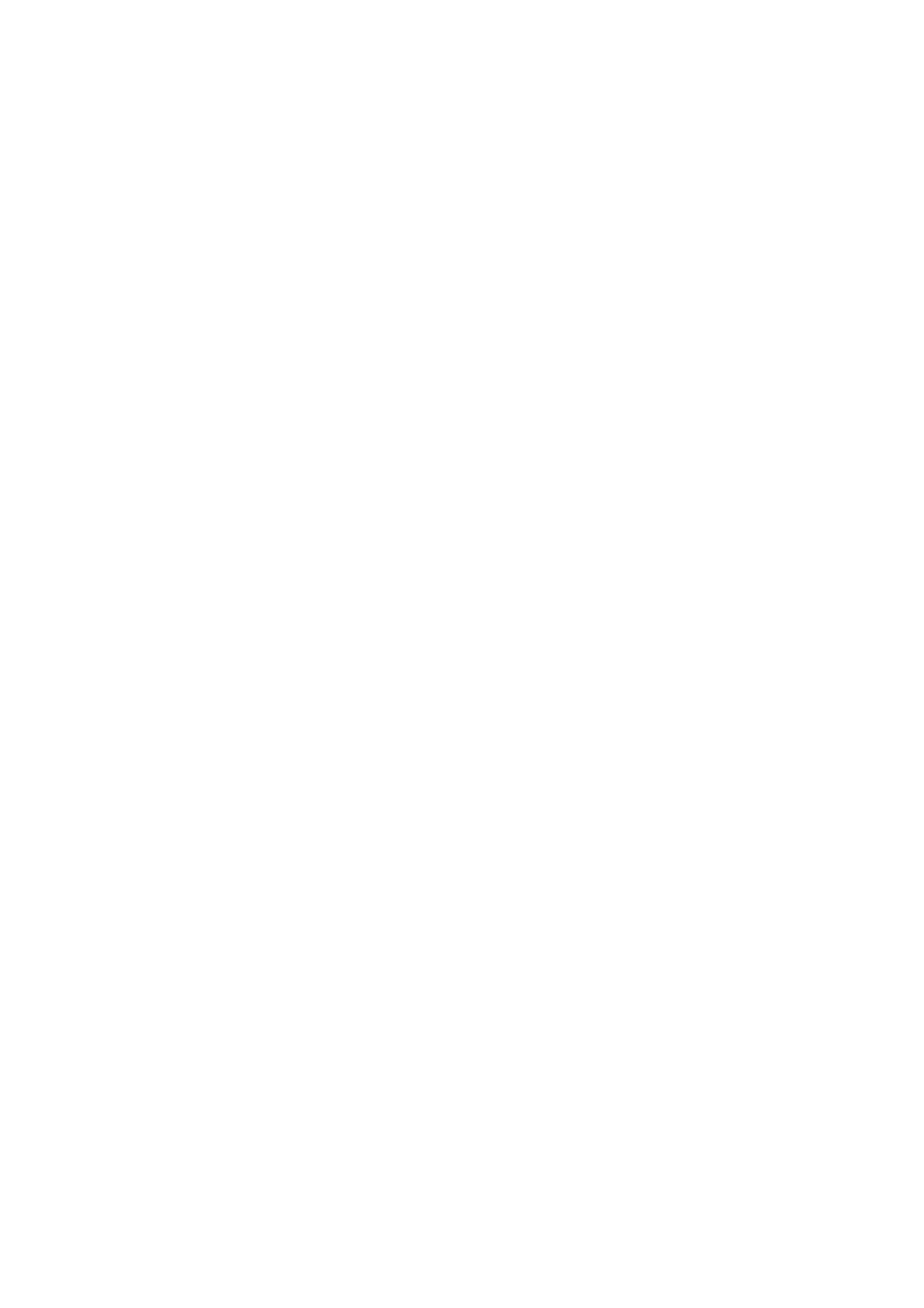*I certify that this public bill, which originated in the Legislative Assembly, has finally passed the Legislative Council and the Legislative Assembly of New South Wales.*

> *Clerk of the Legislative Assembly. Legislative Assembly, Sydney, , 2010*



New South Wales

# **Adoption Amendment (Same Sex Couples) Bill 2010**

Act No , 2010

An Act to amend the *Adoption Act 2000* to enable couples of the same sex to adopt children and to make related amendments to the *Anti-Discrimination Act 1977* and certain other legislation.

*I have examined this bill and find it to correspond in all respects with the bill as finally passed by both Houses.*

*Assistant Speaker of the Legislative Assembly.*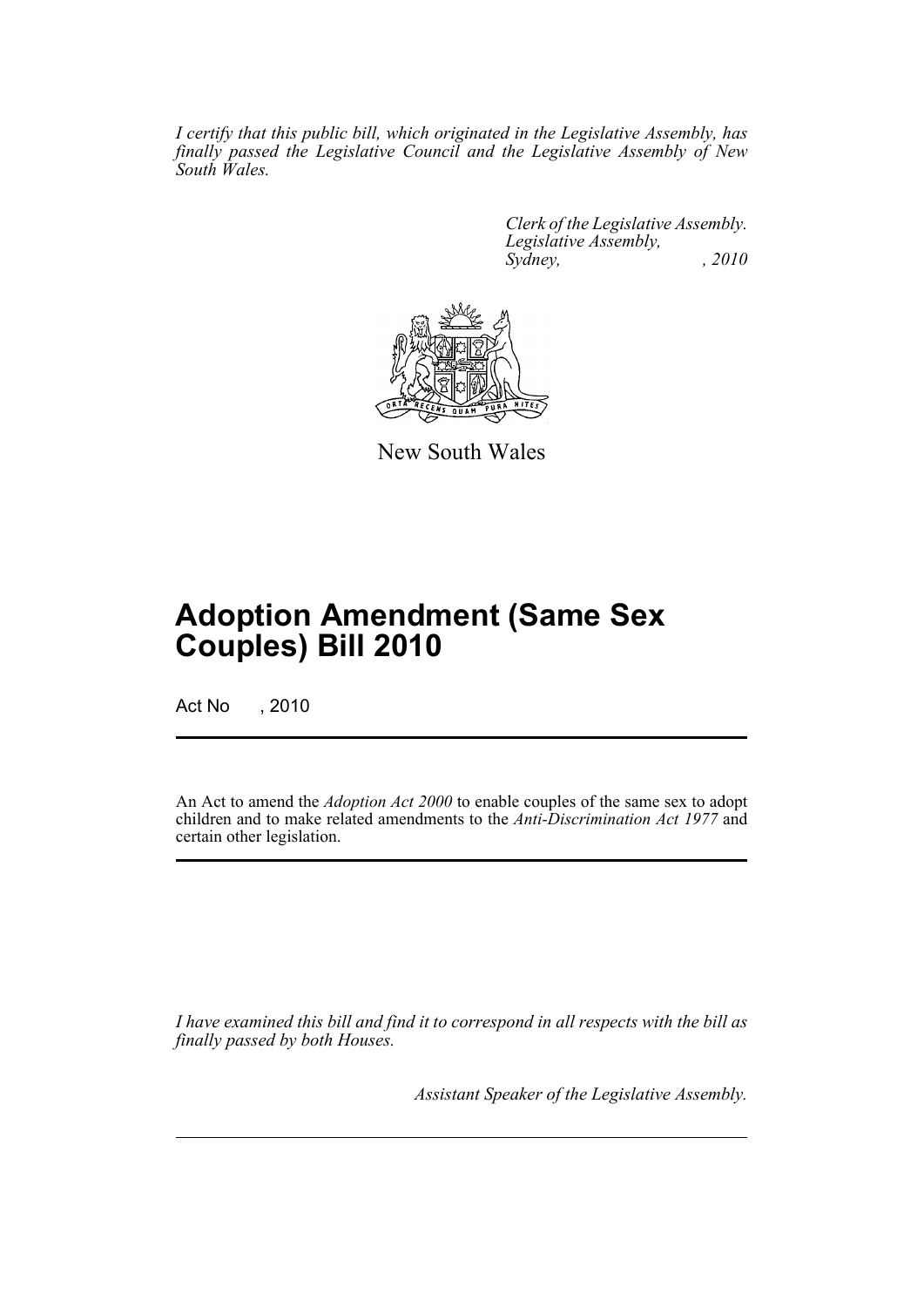# <span id="page-3-0"></span>**The Legislature of New South Wales enacts:**

## **1 Name of Act**

This Act is the *Adoption Amendment (Same Sex Couples) Act 2010*.

## <span id="page-3-1"></span>**2 Commencement**

This Act commences on the date of assent to this Act.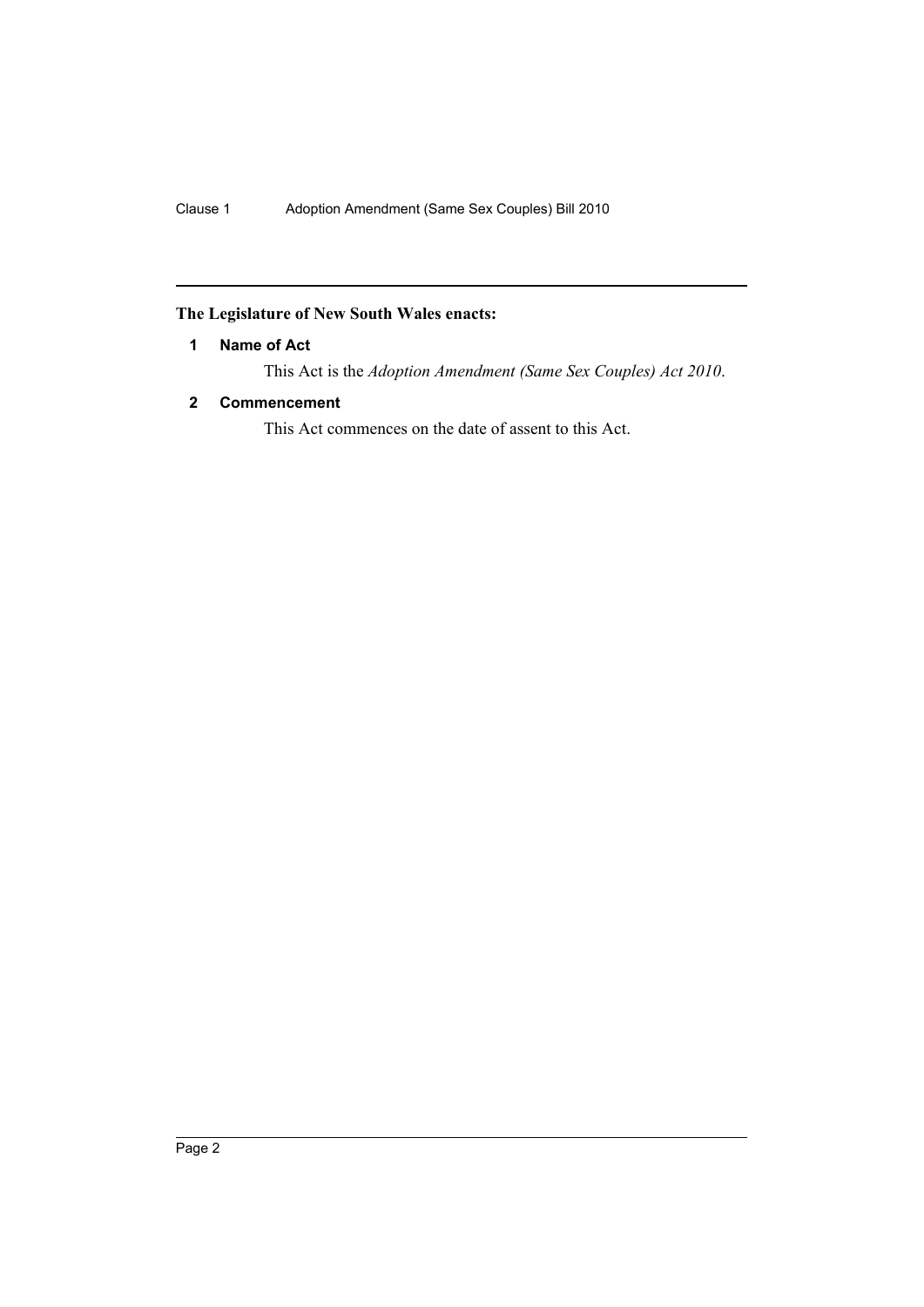Amendment of Adoption Act 2000 No 75 Schedule 1

# <span id="page-4-0"></span>**Schedule 1 Amendment of Adoption Act 2000 No 75**

#### **[1] Section 23 Jurisdiction**

Omit the note at the end of section 23 (1). Insert instead:

**Note.** *Couple* is defined in the Dictionary to mean 2 persons who are married to each other or who are de facto partners of each other (*de facto partner* is defined in section 21C (1) of the *Interpretation Act 1987* and refers to persons whether of the same sex or a different sex). The effect of the making of an adoption order is described in Part 11 of this Chapter.

#### **[2] Sections 45A and 45B**

Insert after section 45:

#### **45A Background information about prospective adoptive parents to be made available to birth parents**

- (1) If an application to adopt a child is made by a couple, background information relating to the couple that is obtained by the Director-General or principal officer in connection with the application is, at the request of the birth parents of the child, to be provided to the birth parents before any adoption order may be made in relation to that child.
- (2) In this section, *background information* relating to a couple includes information about the couple's social and cultural background, religious beliefs, domestic relationship and living arrangements, but does not include any information that identifies the couple.

#### **45B Consideration of wishes of parents consenting to adoption**

- (1) A general consent of the parent of a child to the adoption of the child, as referred to in section 53, may express the wishes of the parent as to the preferred background, beliefs or domestic relationship of any prospective adoptive parents of the child.
- (2) Nothing in the *Anti-Discrimination Act 1977* prevents the Director-General or a principal officer of an adoption service provider from identifying (consistently with the best interests of the child) prospective adoptive parents who reflect those wishes in the adoption selection process under this Part.

#### **[3] Section 137 Access to adoption information by relatives and others after death of adopted person or birth parent**

Omit section 137 (6).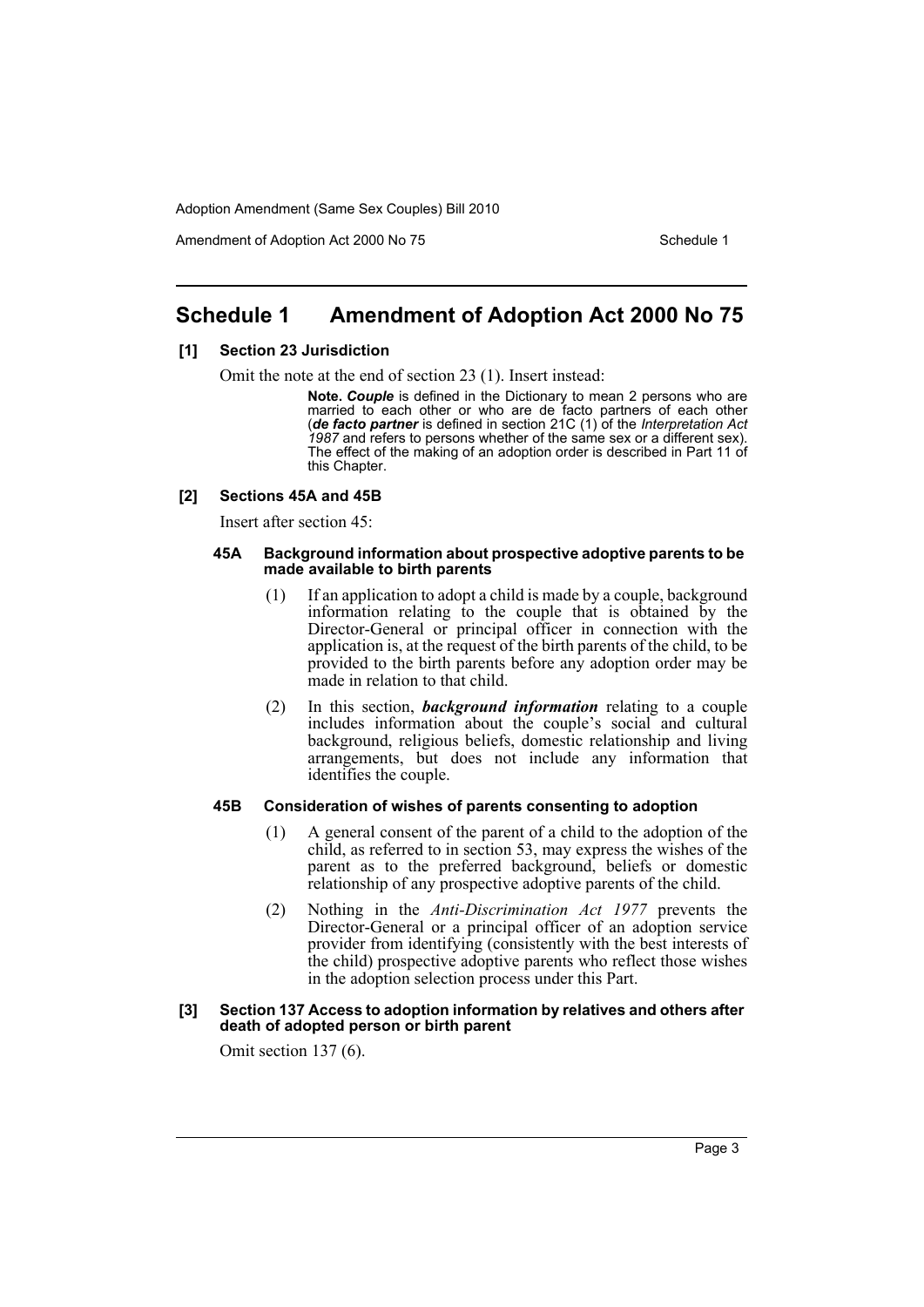Schedule 1 Amendment of Adoption Act 2000 No 75

#### **[4] Dictionary, definition of "couple"**

Omit the definition. Insert instead:

*couple* means 2 persons who:

- (a) are married to each other, or
- (b) are de facto partners of each other.

**Note.** *Married* is defined elsewhere in this Dictionary and *de facto partner* is defined in section 21C (1) of the *Interpretation Act 1987* as follows:

For the purposes of any Act or instrument, a person is the *de facto partner* of another person (whether of the same sex or a different sex) if:

- (a) the person is in a registered relationship or interstate registered relationship with the other person within the meaning of the *Relationships Register Act 2010*, or
- (b) the person is in a de facto relationship with the other person.

#### **[5] Dictionary, definition of "de facto relationship"**

Omit the definition.

#### **[6] Dictionary, definition of "spouse"**

Omit the definition. Insert instead:

*spouse* of a person means:

- (a) a person to whom the person is married, or
- (b) the person's de facto partner.

**Note.** *Married* is defined elsewhere in this Dictionary and *de facto partner* is defined in section 21C (1) of the *Interpretation Act 1987*.

#### **[7] Dictionary, definition of "step parent"**

Omit the definition. Insert instead:

*step parent* means, in relation to a particular person, another person who:

- (a) is not a birth parent or adoptive parent of the particular person, and
- (b) is married to the particular person's birth parent or adoptive parent or is the de facto partner of the birth parent or adoptive parent.

**Note.** *Married* is defined elsewhere in this Dictionary and *de facto partner* is defined in section 21C (1) of the *Interpretation Act 1987*.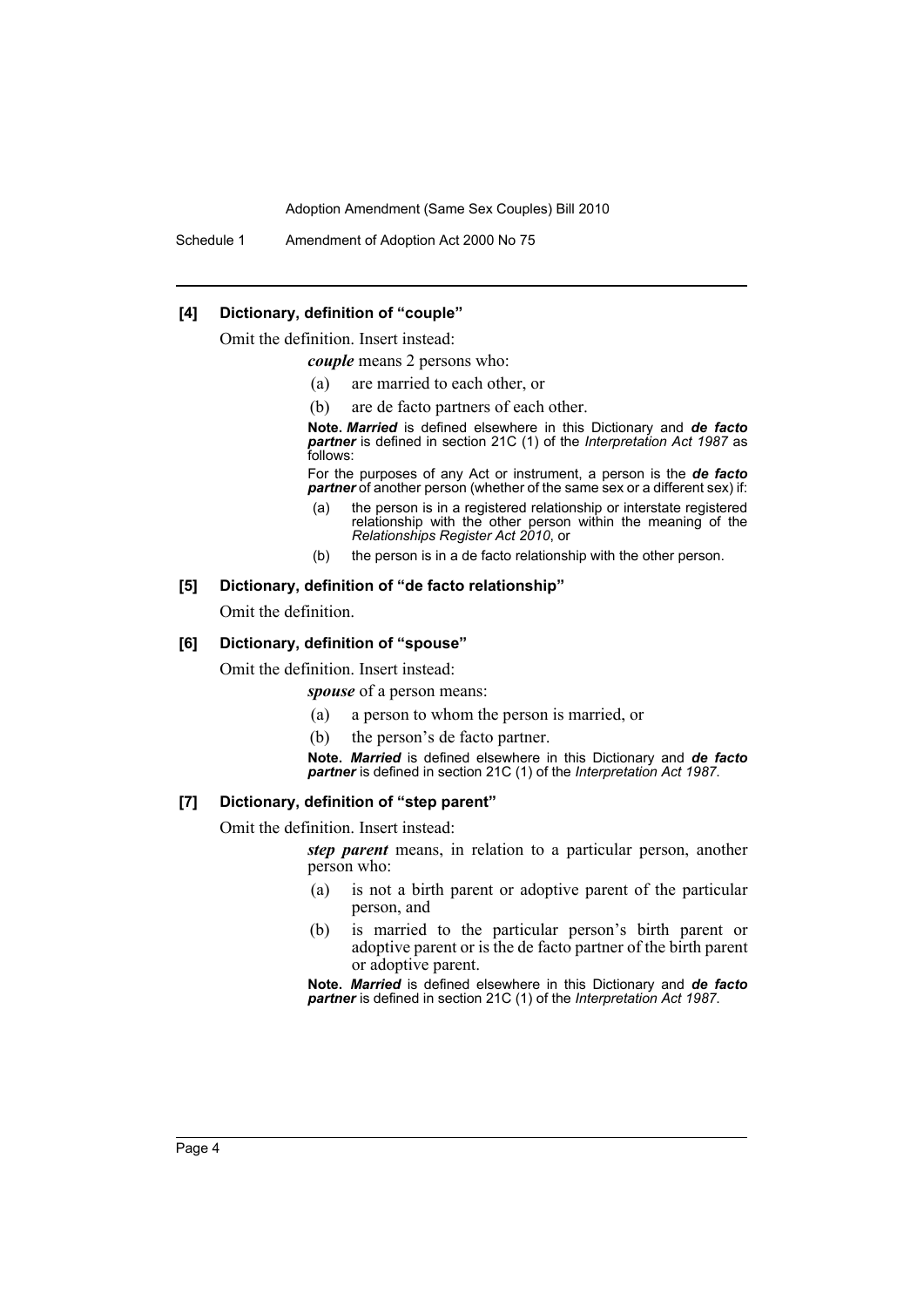Amendment of other legislation Schedule 2

# <span id="page-6-0"></span>**Schedule 2 Amendment of other legislation**

## **2.1 Anti-Discrimination Act 1977 No 48**

#### **Section 59A**

Insert after section 59:

#### **59A Adoption services**

(1) Nothing in Part 3A or 4C affects any policy or practice of a faith-based organisation concerning the provision of adoption services under the *Adoption Act 2000* or anything done to give effect to any such policy or practice.

**Note.** Section 8 (1) (a) of the *Adoption Act 2000* requires decision makers to follow the principle that, in making a decision about the adoption of a child, the best interests of the child, both in childhood and in later life, must be the paramount consideration.

- (2) Subsection (1) does not apply to discrimination against any child who is or may be adopted.
- (3) In this section, *faith-based organisation* means an organisation that is established or controlled by a religious organisation and that is accredited under the *Adoption Act 2000* to provide adoption services.

## **2.2 Adoption Regulation 2003**

### **Clause 43 Prescribed particulars and information**

Omit clause 43 (1) (b) (iv)–(ix). Insert instead:

- (iv) the full name of the child's adoptive parent or parents (including, if applicable, the original surname of the child's adoptive mother),
- (v) the occupation of the child's adoptive parent or parents,
- (vi) the age and place of birth of the child's adoptive parent or parents,

## **2.3 Births, Deaths and Marriages Registration Regulation 2006**

#### **Clause 6 Registration of adoptions**

Omit clause 6 (b)–(e). Insert instead:

(b) the full name of the child's adoptive parent or parents (including, if applicable, the original surname of the child's adoptive mother),